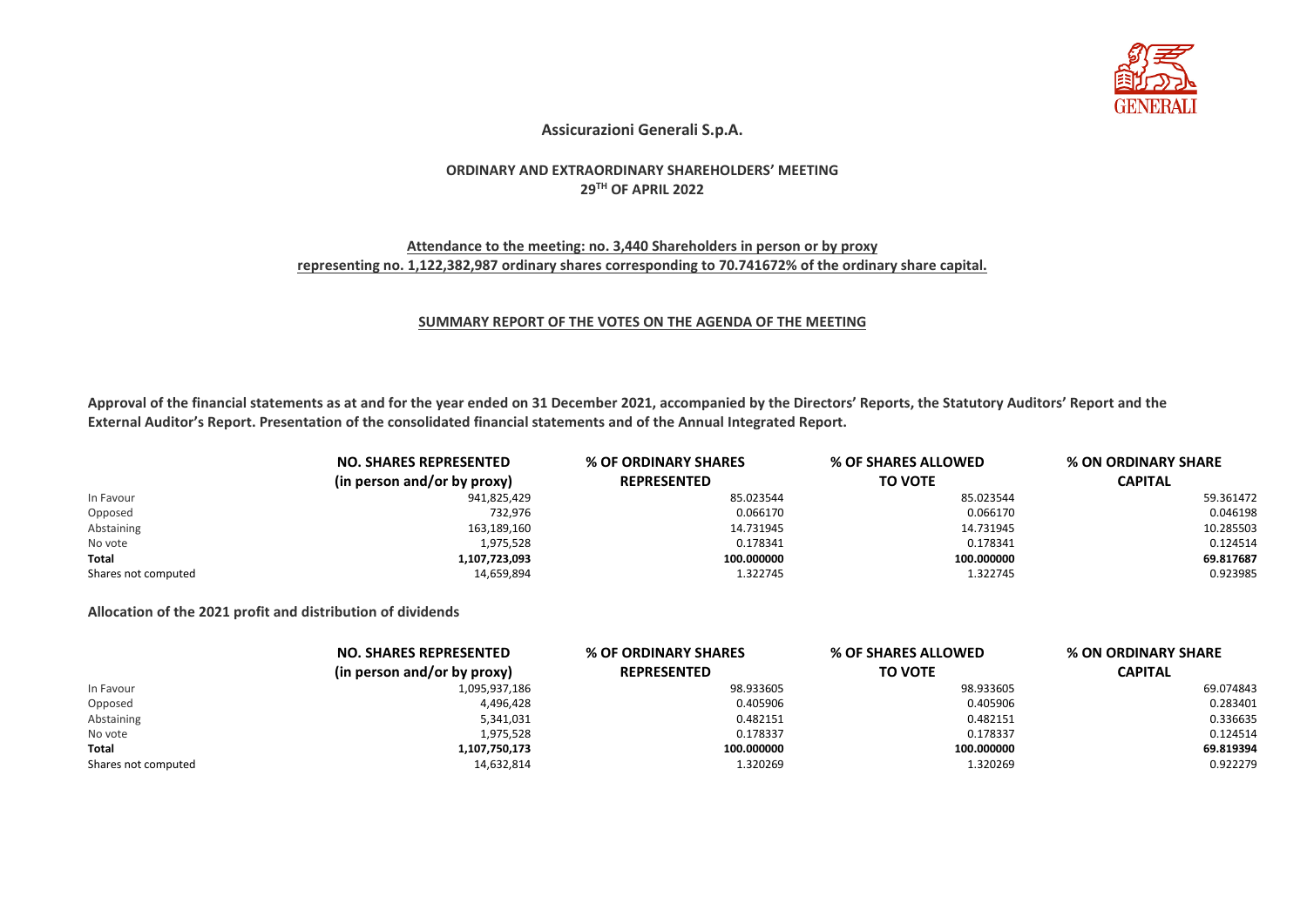

**Amendment to art. 9.1 concerning the shareholders' equity items of the Life and the Property & Casualty businesses, pursuant to art. 5 of ISVAP Regulation no. 17 of 11 March 2008**

|                     | <b>NO. SHARES REPRESENTED</b> | % OF ORDINARY SHARES | % OF SHARES ALLOWED | % ON ORDINARY SHARE |
|---------------------|-------------------------------|----------------------|---------------------|---------------------|
|                     | (in person and/or by proxy)   | <b>REPRESENTED</b>   | <b>TO VOTE</b>      | <b>CAPITAL</b>      |
| In Favour           | 1,095,730,168                 | 98.967258            | 98.967258           | 69.061796           |
| Opposed             | 100,852                       | 0.009109             | 0.009109            | 0.006357            |
| Abstaining          | 8,875,772                     | 0.801667             | 0.801667            | 0.559423            |
| No vote             | 2,457,528                     | 0.221966             | 0.221966            | 0.154893            |
| <b>Total</b>        | 1,107,164,320                 | 100.000000           | 100.000000          | 69.782468           |
| Shares not computed | 15,218,667                    | 1.373607             | 1.373607            | 0.959204            |

### **Approval of the authorisation to buy back own shares**

|                     | <b>NO. SHARES REPRESENTED</b> | % OF ORDINARY SHARES | % OF SHARES ALLOWED |                |  | % ON ORDINARY SHARE |
|---------------------|-------------------------------|----------------------|---------------------|----------------|--|---------------------|
|                     | (in person and/or by proxy)   | <b>REPRESENTED</b>   | <b>TO VOTE</b>      | <b>CAPITAL</b> |  |                     |
| In Favour           | 939,678,215                   | 84.823641            | 84.823641           | 59.226137      |  |                     |
| Opposed             | 157,608,609                   | 14.227143            | 14.227143           | 9.933772       |  |                     |
| Abstaining          | 8,057,917                     | 0.727379             | 0.727379            | 0.507875       |  |                     |
| No vote             | 2,457,528                     | 0.221838             | 0.221838            | 0.154893       |  |                     |
| <b>Total</b>        | 1,107,802,269                 | 100.000000           | 100.000000          | 69.822677      |  |                     |
| Shares not computed | 14,580,718                    | 1.315647             | 1.315647            | 0.918995       |  |                     |

## **Approval in an extraordinary session of the authorisation to cancel own shares without reducing the share capital**

|                     | <b>NO. SHARES REPRESENTED</b> | % OF ORDINARY SHARES | <b>% OF SHARES ALLOWED</b> | % ON ORDINARY SHARE |
|---------------------|-------------------------------|----------------------|----------------------------|---------------------|
|                     | (in person and/or by proxy)   | <b>REPRESENTED</b>   | TO VOTE                    | <b>CAPITAL</b>      |
| In Favour           | 939,273,474                   | 84.786301            | 84.786301                  | 59.200627           |
| Opposed             | 157,932,535                   | 14.256248            | 14.256248                  | 9.954188            |
| Abstaining          | 8,149,232                     | 0.735615             | 0.735615                   | 0.513631            |
| No vote             | 2,457,528                     | 0.221836             | 0.221836                   | 0.154893            |
| Total               | 1,107,812,769                 | 100.000000           | 100.000000                 | 69.823339           |
| Shares not computed | 14,570,218                    | 1.314696             | 1.314696                   | 0.918333            |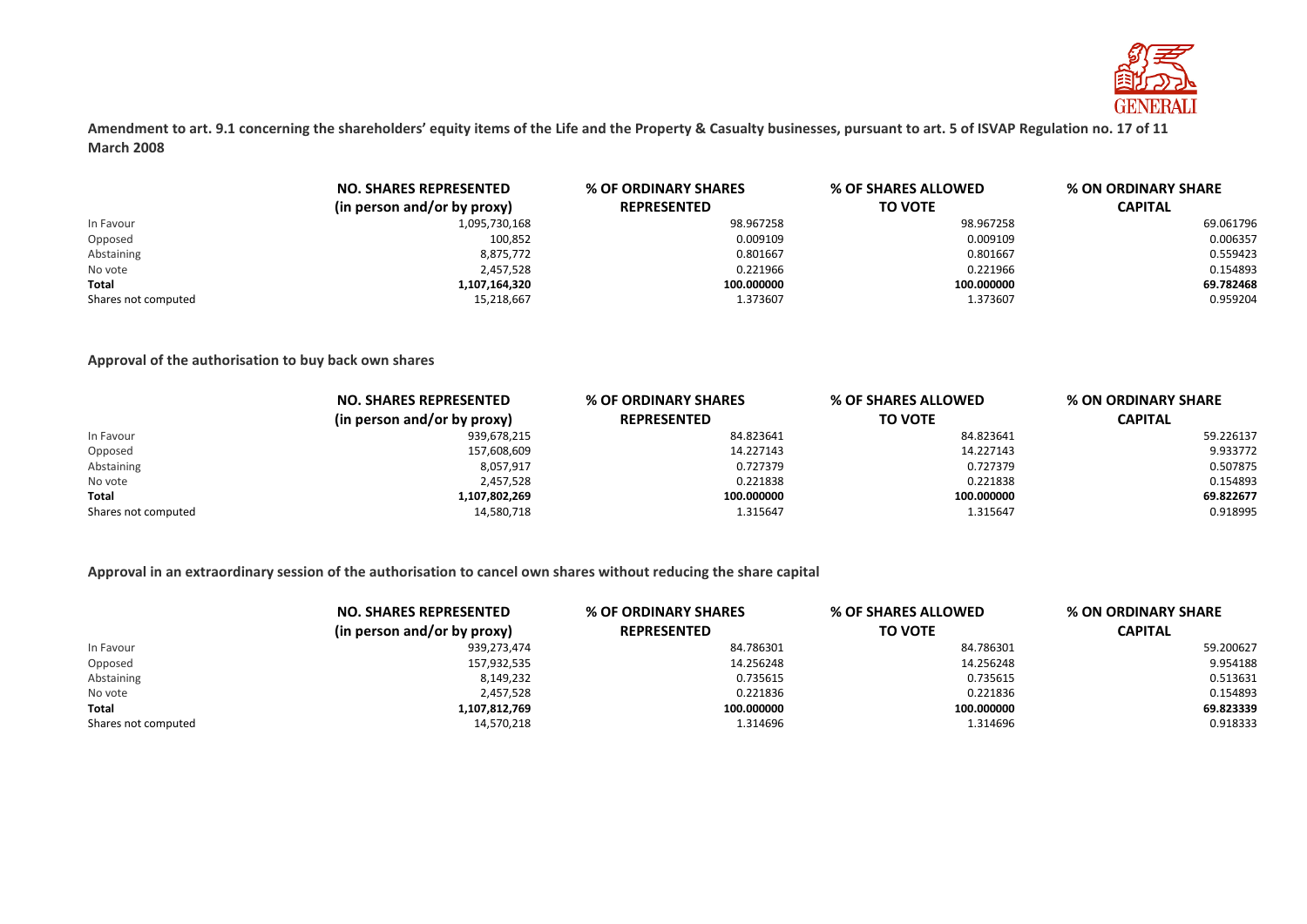

**Approval of the Section I of the Report on remuneration policy and payments, pursuant to Art. 123-ter.3 of Legislative Decree 58/1998 (CL FI) and arts. 41 and 59 of IVASS Regulation no. 38/2018**

|                     | <b>NO. SHARES REPRESENTED</b> | % OF ORDINARY SHARES | % OF SHARES ALLOWED | <b>% ON ORDINARY SHARE</b> |
|---------------------|-------------------------------|----------------------|---------------------|----------------------------|
|                     | (in person and/or by proxy)   | <b>REPRESENTED</b>   | <b>TO VOTE</b>      | <b>CAPITAL</b>             |
| In Favour           | 757,733,615                   | 68.444914            | 68.444914           | 47.758513                  |
| Opposed             | 179,713,365                   | 16.233232            | 16.233232           | 11.326993                  |
| Abstaining          | 167,648,235                   | 15.143408            | 15.143408           | 10.566550                  |
| No vote             | 1,975,528                     | 0.178446             | 0.178446            | 0.124514                   |
| <b>Total</b>        | 1,107,070,743                 | 100.000000           | 100.000000          | 69.776570                  |
| Shares not computed | 15,312,244                    | 1.381780             | 1.381780            | 0.965102                   |

**Resolution on Section II of the Report on remuneration policy and payments, pursuant to art. 123-ter.6, of the CLFI**

|                     | <b>NO. SHARES REPRESENTED</b><br>(in person and/or by proxy) | % OF ORDINARY SHARES | <b>% ON ORDINARY SHARE</b><br>% OF SHARES ALLOWED |                |
|---------------------|--------------------------------------------------------------|----------------------|---------------------------------------------------|----------------|
|                     |                                                              | <b>REPRESENTED</b>   | <b>TO VOTE</b>                                    | <b>CAPITAL</b> |
| In Favour           | 756,162,155                                                  | 68.304994            | 68.304994                                         | 47.659467      |
| Opposed             | 180,990,178                                                  | 16.349050            | 16.349050                                         | 11.407468      |
| Abstaining          | 167,910,017                                                  | 15.167504            | 15.167504                                         | 10.583050      |
| No vote             | 1,975,528                                                    | 0.178452             | 0.178452                                          | 0.124514       |
| <b>Total</b>        | 1,107,037,878                                                | 100.000000           | 100.000000                                        | 69.774499      |
| Shares not computed | 15,345,109                                                   | 1.384737             | 1.384737                                          | 0.967173       |

#### **Approval of the 2022-24 LTIP pursuant to art. 114-bis of the CLFI**

|                     | <b>NO. SHARES REPRESENTED</b> | <b>% OF ORDINARY SHARES</b> | % OF SHARES ALLOWED | <b>% ON ORDINARY SHARE</b> |
|---------------------|-------------------------------|-----------------------------|---------------------|----------------------------|
|                     | (in person and/or by proxy)   | <b>REPRESENTED</b>          | <b>TO VOTE</b>      | CAPITAL                    |
| In Favour           | 930,832,850                   | 84.062751                   | 84.062751           | 58.668630                  |
| Opposed             | 6,168,540                     | 0.557076                    | 0.557076            | 0.388791                   |
| Abstaining          | 167,848,226                   | 15.158236                   | 15.158236           | 10.579156                  |
| No vote             | 2,457,528                     | 0.221937                    | 0.221937            | 0.154893                   |
| <b>Total</b>        | 1,107,307,144                 | 100.000000                  | 100.000000          | 69.791470                  |
| Shares not computed | 15,075,843                    | 1.360416                    | 1.360416            | 0.950202                   |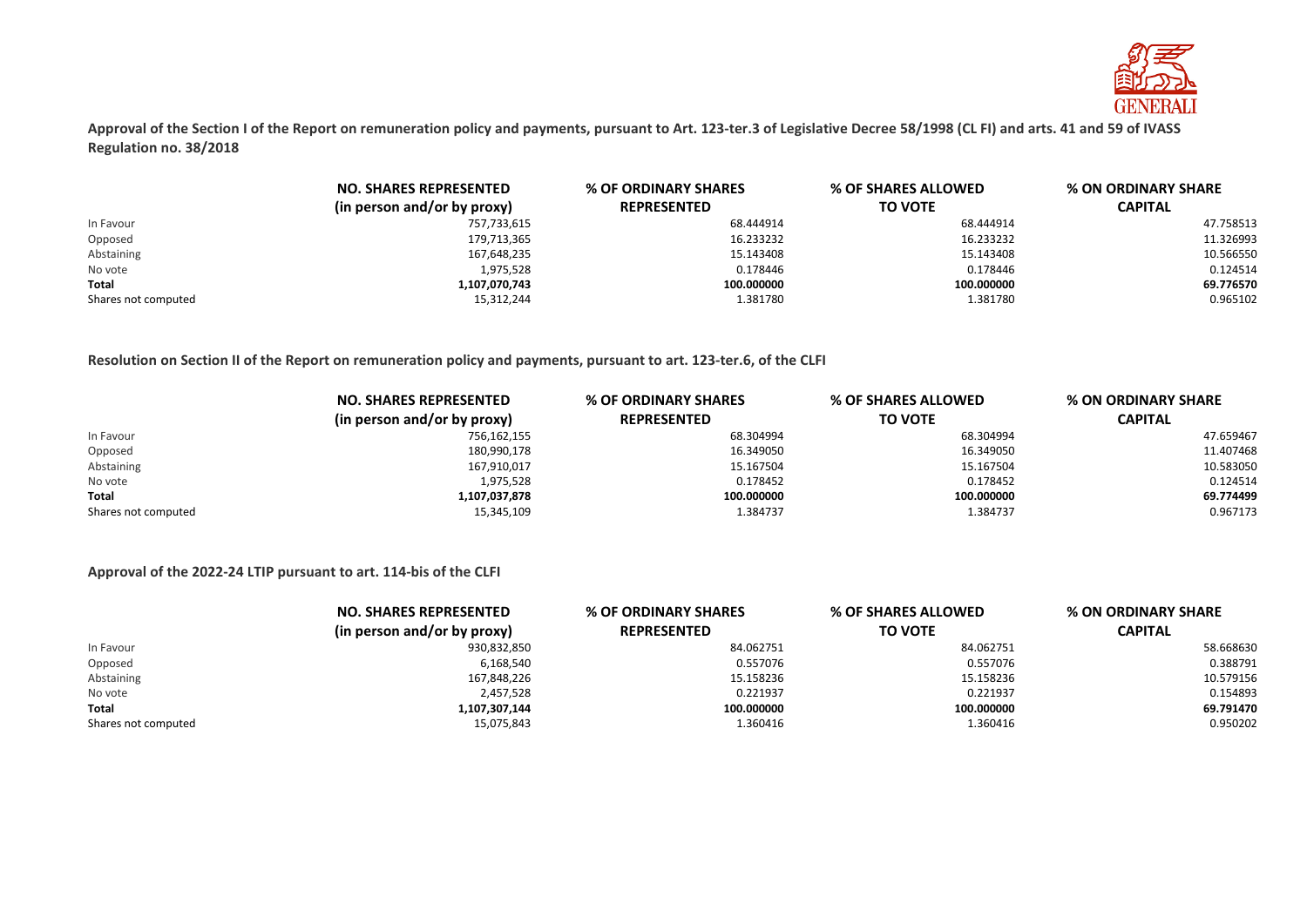

**Approval of the authorisation to buy back own shares for the purposes of remuneration and incentive plans and to freely dispose of them**

|                     | <b>NO. SHARES REPRESENTED</b> | % OF ORDINARY SHARES | <b>% OF SHARES ALLOWED</b> | % ON ORDINARY SHARE |
|---------------------|-------------------------------|----------------------|----------------------------|---------------------|
|                     | (in person and/or by proxy)   | <b>REPRESENTED</b>   | <b>TO VOTE</b>             | <b>CAPITAL</b>      |
| In Favour           | 932,038,409                   | 84.196218            | 84.196218                  | 58.744614           |
| Opposed             | 5,025,449                     | 0.453977             | 0.453977                   | 0.316745            |
| Abstaining          | 167,462,320                   | 15.127804            | 15.127804                  | 10.554833           |
| No vote             | 2,457,528                     | 0.222002             | 0.222002                   | 0.154893            |
| Total               | 1,106,983,706                 | 100.000000           | 100.000000                 | 69.771085           |
| Shares not computed | 15,399,281                    | 1.389960             | 1.389960                   | 0.970587            |

**Approval of the Plan pursuant to art. 114-bis of the CLFI**

|                     | <b>NO. SHARES REPRESENTED</b> | % OF ORDINARY SHARES | % OF SHARES ALLOWED | % ON ORDINARY SHARE |
|---------------------|-------------------------------|----------------------|---------------------|---------------------|
|                     | (in person and/or by proxy)   | <b>REPRESENTED</b>   | <b>TO VOTE</b>      | <b>CAPITAL</b>      |
| In Favour           | 1,094,364,512                 | 98.828802            | 98.828802           | 68.975721           |
| Opposed             | 511,361                       | 0.046179             | 0.046179            | 0.032230            |
| Abstaining          | 10,000,176                    | 0.903086             | 0.903086            | 0.630292            |
| No vote             | 2,457,528                     | 0.221932             | 0.221932            | 0.154893            |
| Total               | 1,107,333,577                 | 100.000000           | 100.000000          | 69.793136           |
| Shares not computed | 15,049,410                    | 1.357998             | 1.357998            | 0.948536            |

**Approval of the authorisation to buy back own shares for the purposes of remuneration and incentive plans and to freely dispose of them**

|                     | <b>NO. SHARES REPRESENTED</b> | % OF ORDINARY SHARES | % OF SHARES ALLOWED<br><b>% ON ORDINARY SHARE</b> |                |
|---------------------|-------------------------------|----------------------|---------------------------------------------------|----------------|
|                     | (in person and/or by proxy)   | <b>REPRESENTED</b>   | <b>TO VOTE</b>                                    | <b>CAPITAL</b> |
| In Favour           | 1,094,352,298                 | 98.830437            | 98.830437                                         | 68.974951      |
| Opposed             | 427,250                       | 0.038585             | 0.038585                                          | 0.026929       |
| Abstaining          | 10,065,823                    | 0.909040             | 0.909040                                          | 0.634430       |
| No vote             | 2,457,528                     | 0.221938             | 0.221938                                          | 0.154893       |
| <b>Total</b>        | 1,107,302,899                 | 100.000000           | 100.000000                                        | 69.791203      |
| Shares not computed | 15,080,088                    | 1.360766             | 1.360766                                          | 0.950469       |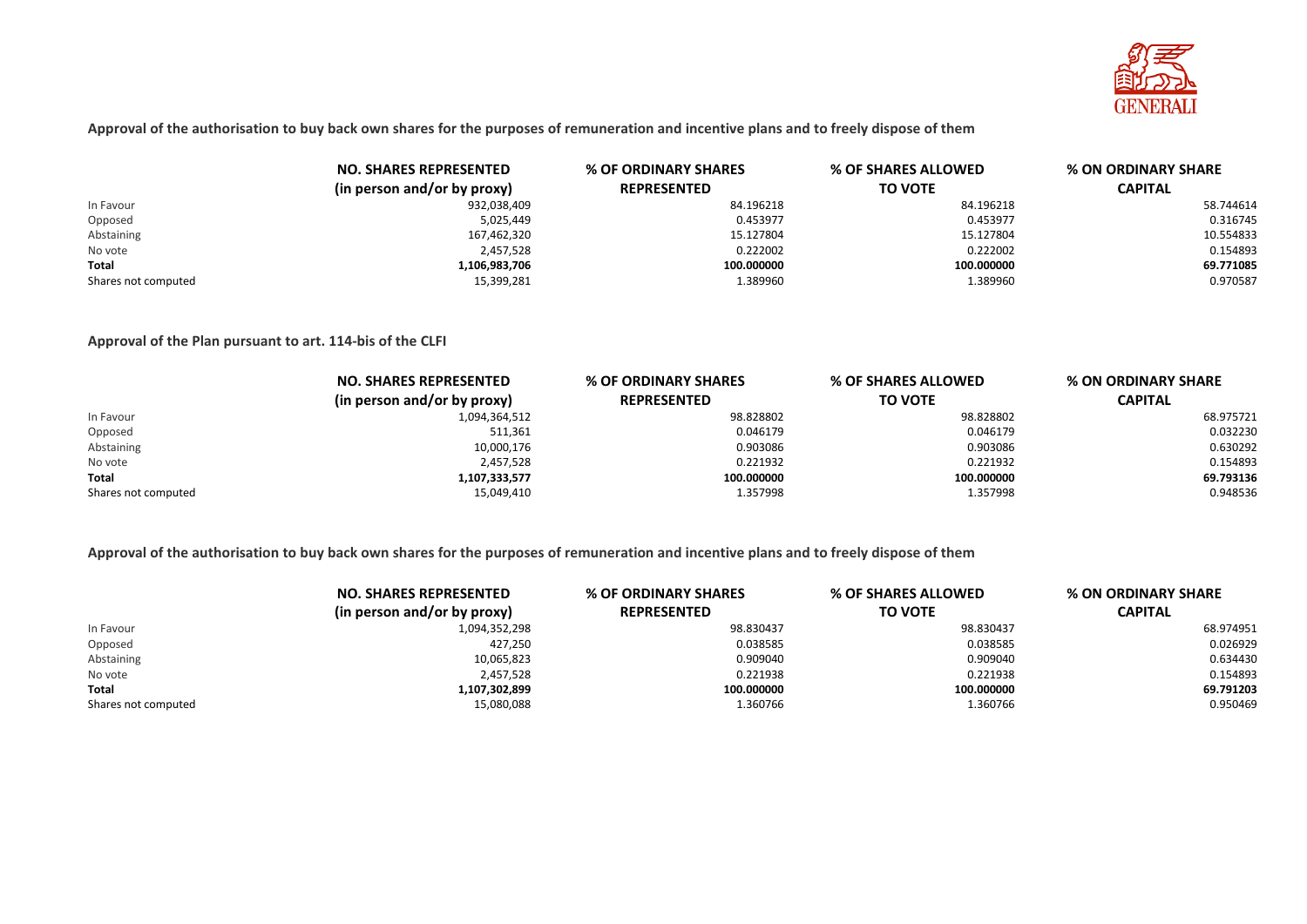

#### **Derivative Action**

|                     | <b>NO. SHARES REPRESENTED</b> | % OF ORDINARY SHARES | % OF SHARES ALLOWED | % ON ORDINARY SHARE |
|---------------------|-------------------------------|----------------------|---------------------|---------------------|
|                     | (in person and/or by proxy)   | <b>REPRESENTED</b>   | <b>TO VOTE</b>      | <b>CAPITAL</b>      |
| In Favour           | 3,973,321                     | 0.541123             | 0.541123            | 0.250431            |
| Opposed             | 722,404,204                   | 98.383663            | 98.383663           | 45.531768           |
| Abstaining          | 7,895,000                     | 1.075214             | 1.075214            | 0.497607            |
| No vote             |                               | 0.000000             | 0.000000            | 0.000000            |
| Total               | 734,272,525                   | 100.000000           | 100.000000          | 46.279805           |
| Shares not computed | 388,110,462                   | 41.330975            | 41.330975           | 24.461867           |

**Determination of the number of members of the Board of Directors in office for the financial years ending on 31 December 2022, 2023 and 2024**

|                     | <b>NO. SHARES REPRESENTED</b> | % OF ORDINARY SHARES | % OF SHARES ALLOWED | % ON ORDINARY SHARE |
|---------------------|-------------------------------|----------------------|---------------------|---------------------|
|                     | (in person and/or by proxy)   | <b>REPRESENTED</b>   | <b>TO VOTE</b>      | <b>CAPITAL</b>      |
| PROPOSTA CDA        | 641,684,729                   | 57.721134            | 57.721134           | 40.444172           |
| PROPOSTA VM2006     | 462,842,884                   | 41.633866            | 41.633866           | 29.172110           |
| Opposed             | 176.272                       | 0.015856             | 0.015856            | 0.011110            |
| Abstaining          | 2,540,647                     | 0.228538             | 0.228538            | 0.160132            |
| No vote             | 4,453,528                     | 0.400606             | 0.400606            | 0.280697            |
| Total               | 1,111,698,060                 | 100.000000           | 100.000000          | 70.068221           |
| Shares not computed | 10,684,927                    | 0.960013             | 0.960013            | 0.673451            |

## **Appointment of the Board of Directors for the financial years ending on 31 December 2022, 2023 and 2024**

|                     | <b>NO. SHARES REPRESENTED</b><br>(in person and/or by proxy) | % OF ORDINARY SHARES<br><b>REPRESENTED</b> | <b>% OF SHARES ALLOWED</b><br><b>TO VOTE</b> | % ON ORDINARY SHARE<br><b>CAPITAL</b> |
|---------------------|--------------------------------------------------------------|--------------------------------------------|----------------------------------------------|---------------------------------------|
| LISTA CDA           | 627,324,950                                                  | 55.998422                                  | 55.998422                                    | 39.539102                             |
|                     |                                                              |                                            |                                              |                                       |
| LISTA VM2006        | 467,411,480                                                  | 41.723679                                  | 41.723679                                    | 29.460060                             |
| LISTA ASSOGESTIONI  | 21,604,776                                                   | 1.928559                                   | 1.928559                                     | 1.361708                              |
| Opposed             | 849,818                                                      | 0.075859                                   | 0.075859                                     | 0.053562                              |
| Abstaining          | 2,723,612                                                    | 0.243124                                   | 0.243124                                     | 0.171664                              |
| No vote             | 340.066                                                      | 0.030356                                   | 0.030356                                     | 0.021434                              |
| <b>Total</b>        | 1,120,254,702                                                | 100.000000                                 | 100.000000                                   | 70.607530                             |
| Shares not computed | 2,128,285                                                    | 0.189634                                   | 0.189634                                     | 0.134142                              |